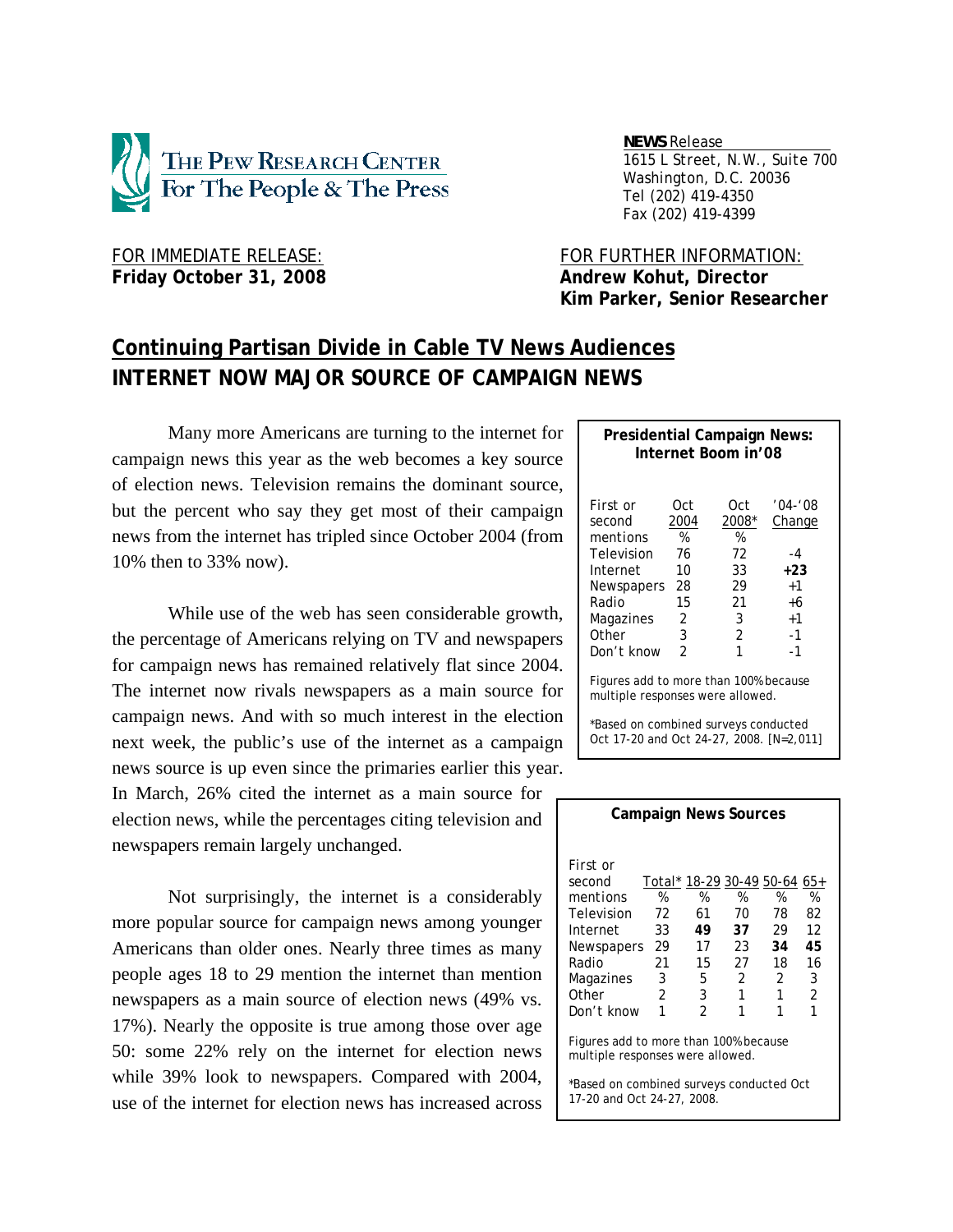all age groups. Among the youngest cohort (age 18-29), TV has lost significant ground to the internet.

On television, the cable news outlets clearly dominate the big three networks as main sources of campaign news. Nearly half of the public (46%) turns to the cable news channels, with 25% naming CNN as a main source of campaign news, 21% naming Fox News Channel and 10% naming MSNBC. Only 24% rely on the network news outlets ABC, CBS and NBC. Another 13% look to local TV news. This reflects broader changes in news consumption patterns. In recent years, cable news outlets have overtaken the networks as the general news sources that the public watches most regularly. [See "Key News Audiences Now Blend Online and Traditional Sources" released August 17, 2008]

| TV News Sources in the<br>2008 Campaign                                                                                                                                                           |                                   |  |  |  |  |
|---------------------------------------------------------------------------------------------------------------------------------------------------------------------------------------------------|-----------------------------------|--|--|--|--|
| <i>October 2008*</i><br>Cable Net<br>CNN<br>Fox<br>MSNBC                                                                                                                                          | Oct*<br>%<br>46<br>25<br>21<br>10 |  |  |  |  |
| Network TV<br>Local TV<br>Other<br>Don't know                                                                                                                                                     | 24<br>13<br>1<br>1                |  |  |  |  |
| Note: Based on total population;<br>multiple responses allowed. TV<br>viewers may name more than one<br>cable news source; however the<br>Cable Net percentage counts cable<br>viewers only once. |                                   |  |  |  |  |

\*Based on combined surveys conducted Oct 17-20 and Oct 24-27, 2008.

# **Cable News Audiences Highly Partisan**

The audiences for the major cable news networks are highly partisan, while the audiences for network TV and the internet are more in line with the general public.

Among those who name the Fox News Channel as their main source for campaign news, 52% are Republicans and only 17% are Democrats. By contrast, among those who rely on MSNBC for their campaign news, 50% are Democrats and only 11% are Republicans. Similarly, CNN's campaign news audience is largely Democratic – 45% are Democrats and 13% are Republicans.

Notably, there are substantial differences in awareness of recent campaign events among the different cable news audiences. Majorities in each audience said they heard a lot about reports that the Republican National Committee spent about \$150,000 on clothing for Sarah Palin and her family. But far more of those who get most

| <b>Partisan Profile of Election News Audiences</b> |                 |     |     |              |  |  |  |
|----------------------------------------------------|-----------------|-----|-----|--------------|--|--|--|
|                                                    | Percent who are |     |     |              |  |  |  |
| <i>October 2008*</i>                               |                 |     |     | Other/       |  |  |  |
| Those who get most                                 | Rep             | Dem | Ind | DK           |  |  |  |
| Campaign news from                                 | %               | %   | %   | %            |  |  |  |
| <b>Fox News Channel</b>                            | 52              | 17  | 30  | $1 = 100$    |  |  |  |
| <b>MSNBC</b>                                       | 11              | 50  | 36  | $3 = 100$    |  |  |  |
| CNN                                                | 13              | 45  | 38  | $4 = 100$    |  |  |  |
|                                                    |                 |     |     |              |  |  |  |
| Network TV news                                    | 23              | 36  | 37  | $4 = 100$    |  |  |  |
| Local TV News                                      | 22              | 38  | 36  | $4 = 100$    |  |  |  |
| Internet                                           | 24              | 34  | 38  | $4 = 100$    |  |  |  |
| Newspapers                                         | 22              | 41  | 34  | $3 = 100$    |  |  |  |
| Radio                                              | 31              | 31  | 34  | $4 = 100$    |  |  |  |
|                                                    |                 |     |     |              |  |  |  |
| General public                                     | 25              | 35  | 35  | <i>5=100</i> |  |  |  |
|                                                    |                 |     |     |              |  |  |  |
|                                                    |                 |     |     |              |  |  |  |

Note: Percentages read *across* and show the share of each audience who identify as Republicans, Democrats and independents.

\*Based on combined surveys conducted Oct 17-20 and Oct 24-27, 2008.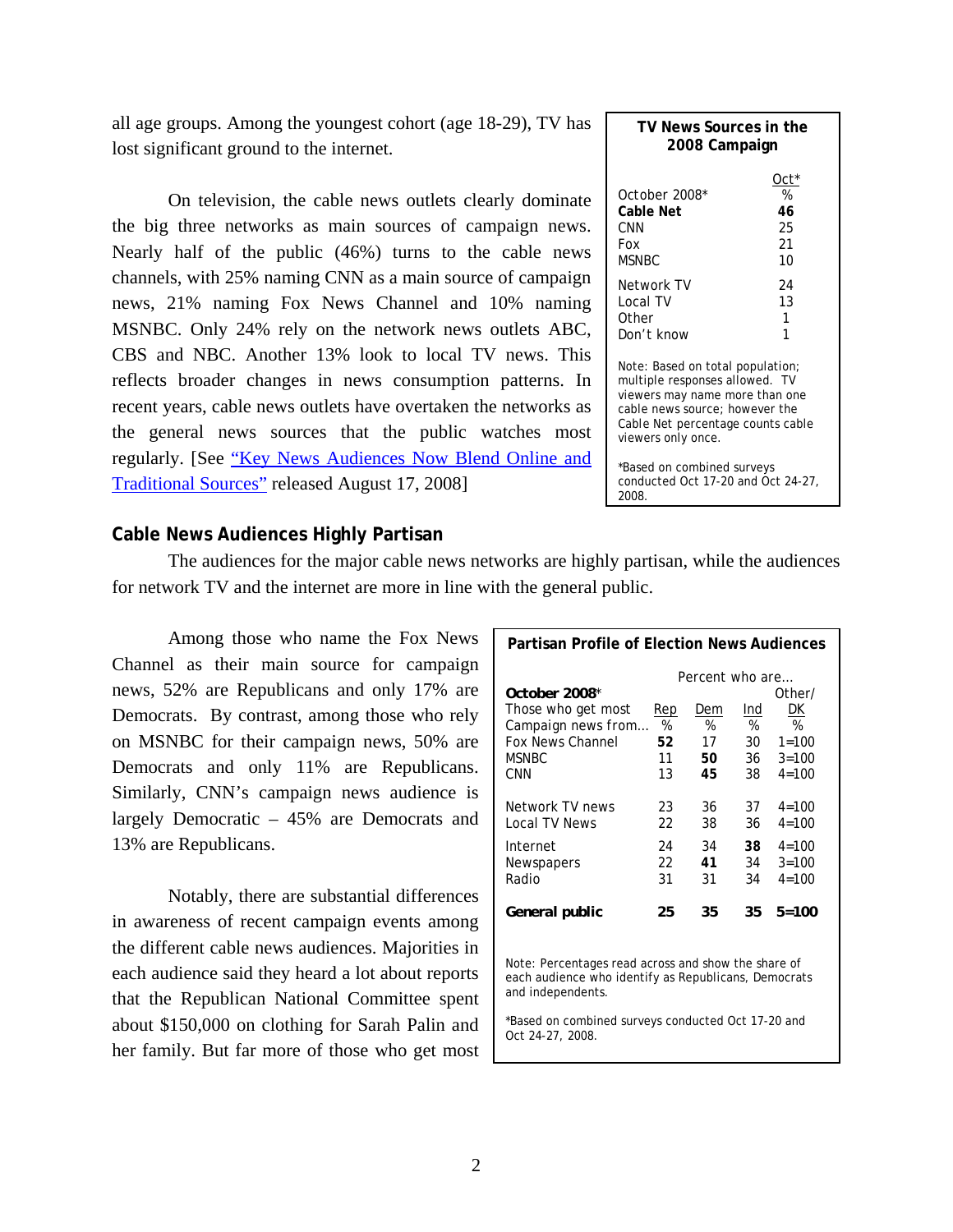campaign news from MSNBC than those who rely on Fox News heard a lot about the controversy (71% vs. 51%, respectively heard a lot about this story). Among those who turn to CNN for election news, 62% reported hearing a lot about Palin's wardrobe.

Colin Powell's endorsement of Barack Obama registered more widely among the MSNBC news audience than among those who rely on Fox News for presidential campaign coverage. Seven-inten MSNBC viewers heard a lot about the Powell endorsement, compared with 54% of the Fox News audience. Close to six-in-ten (59%) of those who turn to CNN heard a lot about the endorsement.

About two-thirds of those who rely mainly on Fox News for campaign coverage (66%) said they had heard a lot about links between Obama and ACORN, the community organizing group that has been accused of voter registration fraud. A comparable proportion (62%) of those who rely mainly on MSNBC heard a lot about this story. A majority of those who get most of their campaign news from CNN (52%) heard a lot about the ACORN allegations.

| <b>What the Cable News</b><br><b>Audiences are Hearing About</b>                                                                                                                         |    |                                |    |                    |  |  |  |  |
|------------------------------------------------------------------------------------------------------------------------------------------------------------------------------------------|----|--------------------------------|----|--------------------|--|--|--|--|
|                                                                                                                                                                                          |    | <i>\$150,000 spent on</i>      |    |                    |  |  |  |  |
|                                                                                                                                                                                          |    | Palin's wardrobe*              |    |                    |  |  |  |  |
|                                                                                                                                                                                          |    | <u>A lot Little Nothing DK</u> |    | (N)                |  |  |  |  |
| Those who get most                                                                                                                                                                       | %  | %                              | %  | %                  |  |  |  |  |
| campaign news from                                                                                                                                                                       |    |                                |    |                    |  |  |  |  |
| Fox News Channel                                                                                                                                                                         | 51 | 33                             | 16 | $* = 100$<br>(224) |  |  |  |  |
| CNN                                                                                                                                                                                      | 62 | 18                             | 20 | $* = 100$<br>(231) |  |  |  |  |
| <b>MSNBC</b>                                                                                                                                                                             | 71 | 17                             | 12 | $* = 100$<br>(111) |  |  |  |  |
| General public                                                                                                                                                                           | 52 | 27                             | 20 | $1=100(1008)$      |  |  |  |  |
|                                                                                                                                                                                          |    |                                |    |                    |  |  |  |  |
|                                                                                                                                                                                          |    | Colin Powell                   |    |                    |  |  |  |  |
|                                                                                                                                                                                          |    | endorsing Obama*               |    |                    |  |  |  |  |
|                                                                                                                                                                                          |    | A lot Little Nothing DK        |    | (N)                |  |  |  |  |
| Those who get most                                                                                                                                                                       | %  | %                              | %  | %                  |  |  |  |  |
| campaign news from                                                                                                                                                                       |    |                                |    |                    |  |  |  |  |
| Fox News Channel                                                                                                                                                                         | 54 | 34                             | 12 | $* = 100$<br>(224) |  |  |  |  |
| <b>CNN</b>                                                                                                                                                                               | 59 | 36                             | 5. | $* = 100$<br>(231) |  |  |  |  |
| MSNBC                                                                                                                                                                                    | 70 | 27                             | 3  | $* = 100$<br>(111) |  |  |  |  |
| General public                                                                                                                                                                           | 49 | 39                             | 12 | $*=100(1008)$      |  |  |  |  |
|                                                                                                                                                                                          |    | Obama's connection             |    |                    |  |  |  |  |
|                                                                                                                                                                                          |    | to ACORN**                     |    |                    |  |  |  |  |
|                                                                                                                                                                                          |    | <u>A lot Little Nothing DK</u> |    | (M)                |  |  |  |  |
| Those who get most<br>campaign news from                                                                                                                                                 | %  | %                              | %  | %                  |  |  |  |  |
| <b>Fox News Channel</b>                                                                                                                                                                  | 66 | 23                             | 11 | $* = 100$<br>(223) |  |  |  |  |
| <b>CNN</b>                                                                                                                                                                               | 52 | 32                             | 16 | $* = 100$<br>(264) |  |  |  |  |
| <b>MSNBC</b>                                                                                                                                                                             | 62 | 22                             | 16 | $* = 100$<br>(107) |  |  |  |  |
|                                                                                                                                                                                          |    |                                |    |                    |  |  |  |  |
| General public                                                                                                                                                                           | 48 | 34                             | 18 | $*=100(1003)$      |  |  |  |  |
| Note: Percentages read across and show the share of each<br>audience who identify as Republicans, Democrats and<br>independents.<br>*Asked Oct 24-27, 2008.<br>** Asked Oct 17-20, 2008. |    |                                |    |                    |  |  |  |  |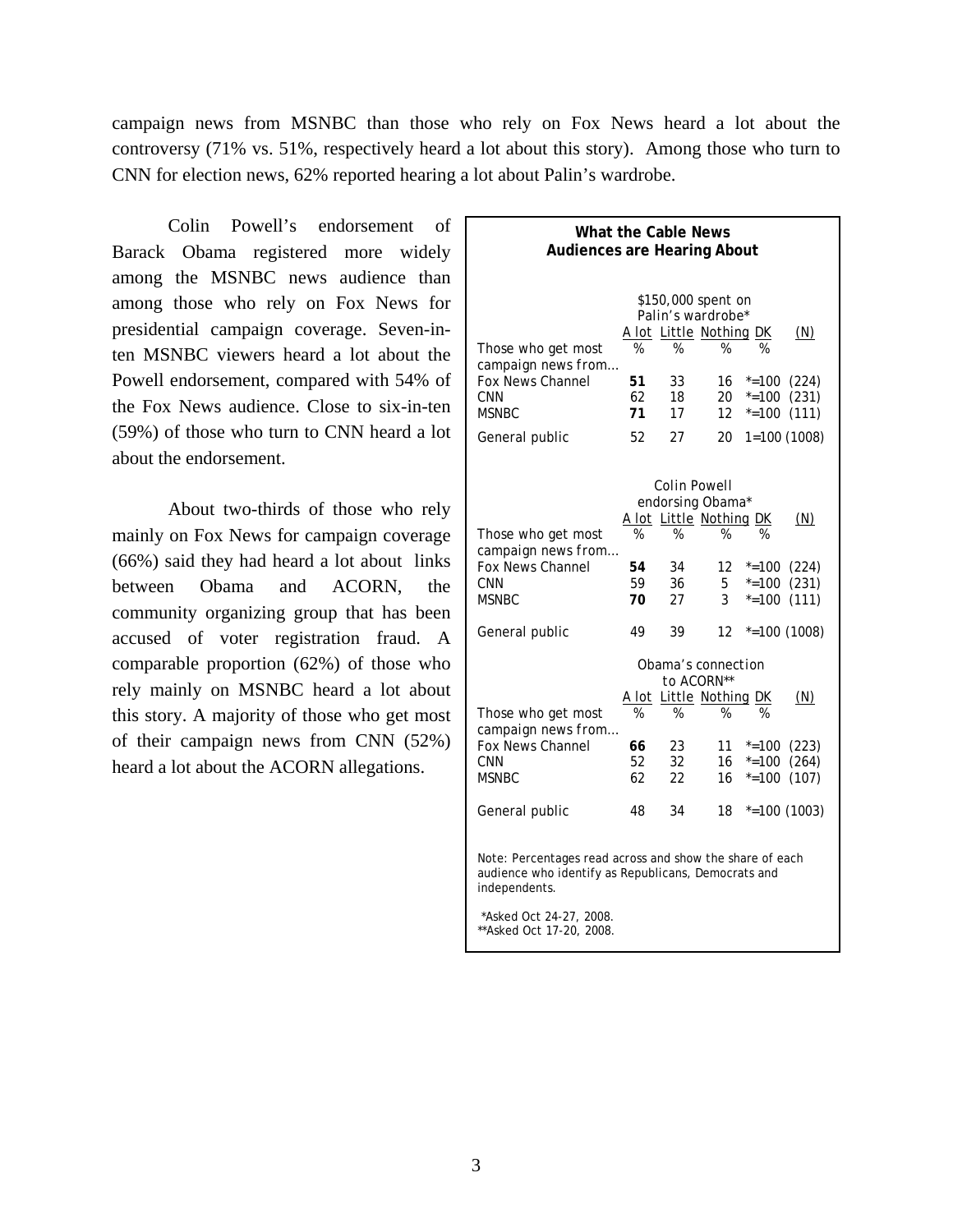# **About the Survey**

The *News Interest Index* is a weekly survey conducted by the Pew Research Center for the People & the Press aimed at gauging the public's interest in and reaction to major news events.

This project has been undertaken in conjunction with the Project for Excellence in Journalism's *News Coverage Index*, an ongoing content analysis of the news. The News Coverage Index catalogues the news from top news organizations across five major sectors of the media: newspapers, network television, cable television, radio and the internet. Each week (from Sunday through Friday) PEJ will compile this data to identify the top stories for the week. The News Interest Index survey will collect data from Friday through Monday to gauge public interest in the most covered stories of the week.

The results for this press release are based on landline telephone interviews conducted under the direction of ORC (Opinion Research Corporation) based on the combined data from two nationwide samples of adults, 18 years of age or older. For results based on the combined sample of 2,011 respondents, one can say with 95% confidence that the error attributable to sampling is plus or minus 2.5 percentage points. For results based on the separate survey samples conducted October 17-20, 2008 (N=1,003) and October 24-27, 2008 (N=1,008), the sampling error is plus or minus 3.5 percentage.

In addition to sampling error, one should bear in mind that question wording and practical difficulties in conducting surveys can introduce error or bias into the findings of opinion polls, and that results based on subgroups will have larger margins of error.

For more information about the Project for Excellence in Journalism's News Coverage Index, go to www.journalism.org.

# **About the Pew Research Center for the People & the Press**

The Pew Research Center for the People & the Press is an independent opinion research group that studies attitudes toward the press, politics and public policy issues. We are sponsored by The Pew Charitable Trusts and are one of seven projects that make up the Pew Research Center, a nonpartisan "fact tank" that provides information on the issues, attitudes and trends shaping America and the world.

The Center's purpose is to serve as a forum for ideas on the media and public policy through public opinion research. In this role it serves as an important information resource for political leaders, journalists, scholars, and public interest organizations. All of our current survey results are made available free of charge.

All of the Center's research and reports are collaborative products based on the input and analysis of the entire Center staff consisting of:

 Andrew Kohut, Director Scott Keeter, Director of Survey Research Carroll Doherty and Michael Dimock, Associate Directors Kim Parker, Senior Researcher Michael Remez, Senior Writer Juliana Menasce Horowitz, Robert Suls, Shawn Neidorf, Leah Christian and Jocelyn Kiley, Research Associates Kathleen Holzwart and Alec Tyson, Research Analysts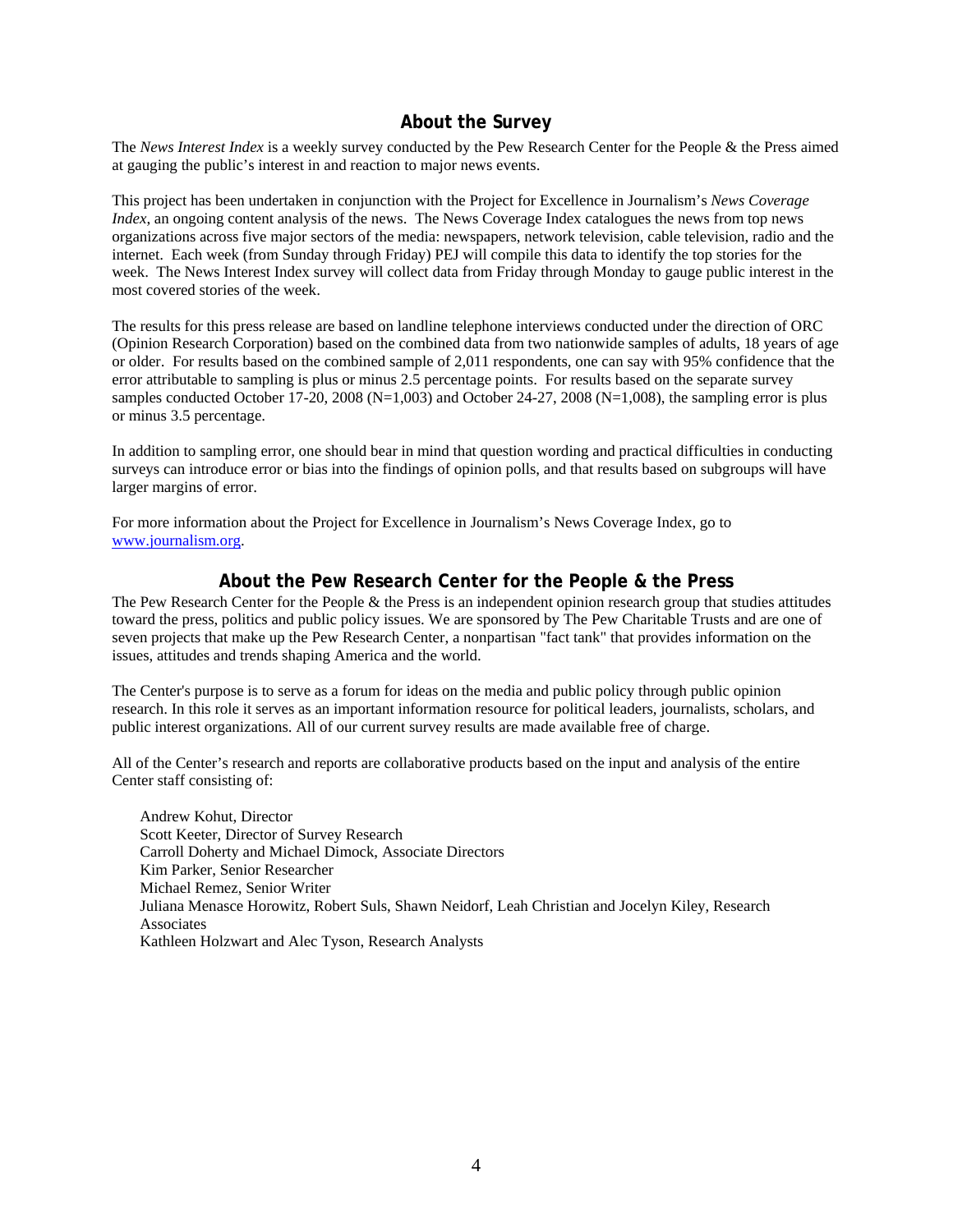#### **PEW RESEARCH CENTER FOR THE PEOPLE & THE PRESS OCTOBER 24-27, 2008 NEWS INTEREST INDEX OMNIBUS SURVEY TOPLINE N=1,008**

#### **QUESTIONS 1 THROUGH 6 PREVIOUSLY RELEASED**

Q.7 How do you get most of your news about the presidential campaign? From television, from newspapers, from radio, from magazines, or from the internet? **[IF ONLY ONE RESPONSE IS GIVEN, PROBE FOR ONE ADDITIONAL RESPONSE BY SAYING: "IS THERE ANOTHER ONE YOU CAN NAME?" ACCEPT TWO ANSWERS:]** 

NOTE: Totals may exceed 100% because of multiple responses.

|                            | Tele-  | News-  |       | Maga-          | Inter-         |                  |                |
|----------------------------|--------|--------|-------|----------------|----------------|------------------|----------------|
|                            | vision | papers | Radio | zines          | net            | Other            | DK/Ref         |
| October, 2008 <sup>1</sup> | 72     | 29     | 21    | 3              | 33             | $\boldsymbol{2}$ | 1              |
| October 24-27, 2008        | 72     | 25     | 24    | 3              | 33             | $\mathbf{1}$     | 1              |
| October 17-20, 2002        | 73     | 32     | 18    | 3              | 33             | $\overline{c}$   | 1              |
| May 30-June 2, 2008        | 70     | 29     | 15    | $\overline{2}$ | 29             | $\overline{2}$   | 1              |
| March 20-24, 2008          | 72     | 25     | 12    | 3              | 26             | $\mathbf{1}$     | 1              |
| Late December, 2007        | 71     | 30     | 13    | 4              | 26             | 3                | $\overline{2}$ |
| November, $2006^2$         | 69     | 34     | 17    | $\overline{2}$ | 15             | 6                | 3              |
| November, 2004             | 78     | 39     | 17    | 3              | 18             | 4                | $\overline{2}$ |
| Mid-October, 2004          | 76     | 28     | 15    | $\overline{c}$ | 10             | 3                | $\overline{2}$ |
| Early September, 2004      | 80     | 41     | 18    | 3              | 17             | 3                | $\mathbf{1}$   |
| Early January, 2004        | 79     | 39     | 15    | $\overline{2}$ | 13             | $\overline{2}$   | $\overline{c}$ |
| November, 2002             | 66     | 33     | 13    | $\mathbf{1}$   | 7              | $\overline{7}$   | $\overline{2}$ |
| November, 2000 $(RVs)$     | 70     | 39     | 15    | 4              | 11             | 1                | $\ast$         |
| June, 2000                 | 65     | 27     | 11    | 2              | 5              | $\overline{c}$   | $\overline{2}$ |
| February, 2000             | 73     | 33     | 15    | $\overline{c}$ | 7              | $\overline{c}$   | 1              |
| January, 2000              | 75     | 31     | 12    | 3              | 6              | 3                | 1              |
| November, 1996 $(RVs)$     | 72     | 60     | 19    | 11             | 3              | 4                | 1              |
| September, 1996            | 75     | 44     | 14    | 5              | $\overline{c}$ | $\overline{c}$   | 1              |
| April, 1996                | 81     | 48     | 21    | 6              | $\overline{2}$ | 3                | 1              |
| February, 1996             | 85     | 56     | 21    | 5              | $\overline{2}$ | 1                | 1              |
| November, 1992 $(RVs)$     | 82     | 57     | 12    | 9              | n/a            | 6                | 1              |
| September, 1992            | 83     | 49     | 13    | 5              | n/a            | 4                | 1              |
| June, 1992                 | 84     | 55     | 18    | 7              | n/a            | 4                | $\ast$         |
| May, 1992                  | 86     | 51     | 17    | 6              | n/a            | 3                | 1              |
| March, 1992                | 83     | 48     | 14    | 4              | n/a            | 3                | $\ast$         |
| February, 1992             | 80     | 49     | 18    | 4              | n/a            | 3                | 1              |

 $\frac{1}{1}$ Results for Q.7 and Q.8 are based on data collected October 17-20, 2008 and October 24-27, 2008 [N=2,011].

November trends are from the Pew Internet & American Life Project.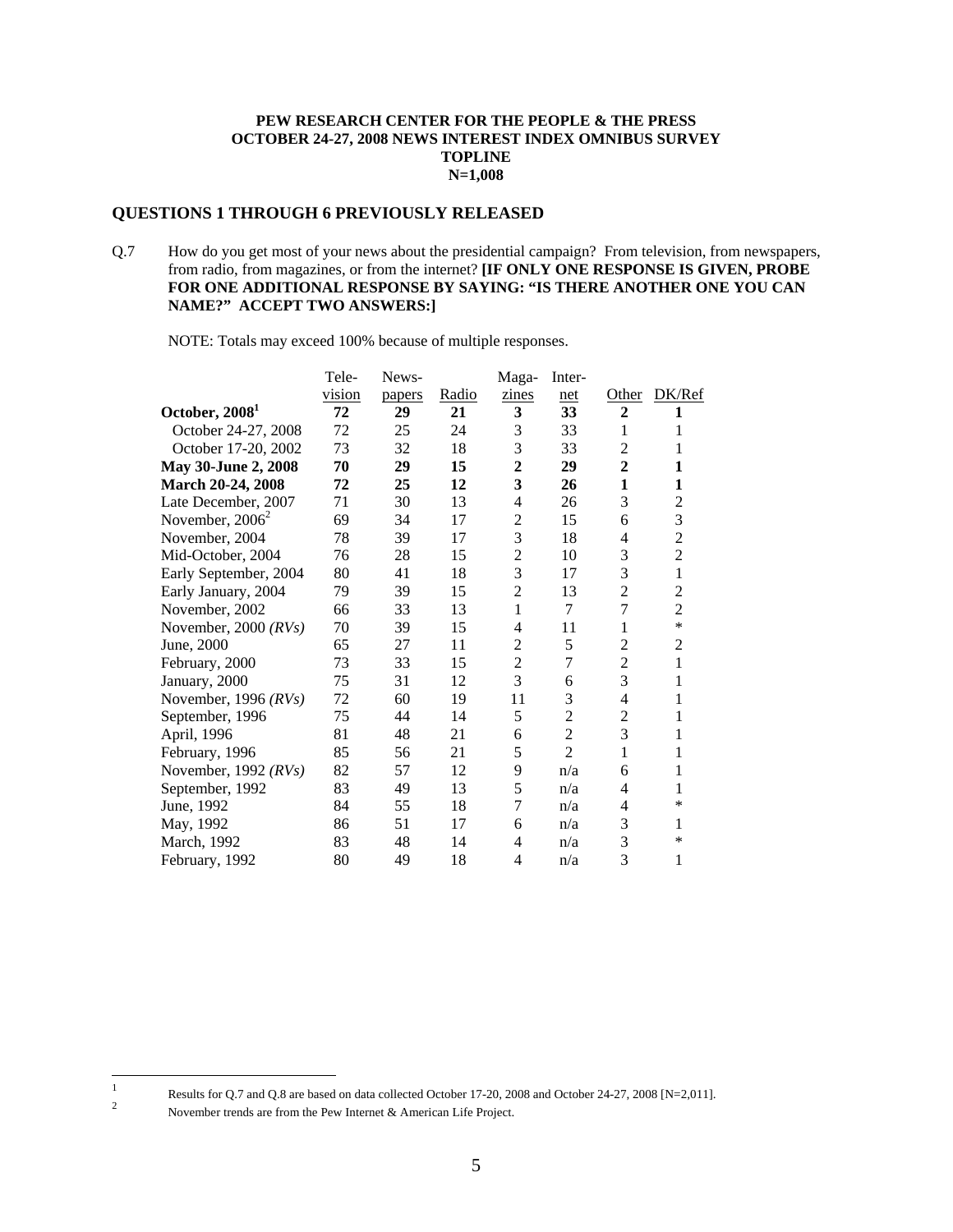#### **IF '1' TELEVISION AS EITHER 1ST OR 2ND RESPONSE IN Q.7 ASK:**

#### Q.8 On television, do you get most of your campaign news from **[READ AND RANDOMIZE. ACCEPT MULTIPLE ANSWERS BUT DO NOT PROBE FOR ADDITIONAL]**

#### **BASED ON TOTAL:**

|          | Oct        | Oct      |                                    | May 30-     | March     |
|----------|------------|----------|------------------------------------|-------------|-----------|
| Oct      | $24 - 27.$ | $17-20.$ |                                    | June 2,     | $20-24$ , |
| $2008^3$ | 2008       | 2008     |                                    | <b>2008</b> | 2008      |
| 13       | 13         | 12       | Local news programs                | 16          | 19        |
| 24       | 24         | 24       | Network news like ABC, CBS and NBC | 28          | 26        |
| 25       | 24         | 26       | CNN Cable news                     | 22          | 22        |
| 10       | 10         | 10       | <b>MSNBC</b> Cable news            |             | 10        |
| 21       | 21         | 21       | The Fox News Cable Channel         | 16          | 18        |
|          |            |          | <b>(DO NOT READ)</b> Other         |             |           |
|          |            |          | (DO NOT READ) Don't know/Refused   |             |           |

# **QUESTIONS 9 THROUGH 11 PREVIOUSLY RELEASED**

#### **ASK ALL:**

On another subject…

Q.12 How much if anything have you heard about each of the following? Have you heard a lot, a little or nothing at all? **[READ ITEMS; ROTATE ITEMS]** 

| a. | Sarah Palin's recent appearance on Saturday Night Live                                                             | A lot<br>56 | A little<br>30 | Nothing<br>at all<br>14 | DK/<br>Refused<br>$* = 100$ |
|----|--------------------------------------------------------------------------------------------------------------------|-------------|----------------|-------------------------|-----------------------------|
| b. | Colin Powell endorsing Barack Obama for president                                                                  | 49          | 39             | 12                      | $* = 100$                   |
| c. | Joe Biden's comment that Barack Obama would be tested<br>by an international crisis early on in his presidency     | 43          | 35             | 21                      | $1 = 100$                   |
| d. | Barack Obama's campaign raising \$150 million in the<br>month of September                                         | 42          | 39             | 18                      | $1=100$                     |
| e. | The Republican National Committee spending over \$150,000<br>on new clothes for Sarah Palin and her family members | 52          | 27             | 20                      | $1 = 100$                   |

### **QUESTION 13 PREVIOUSLY RELEASED**

 $\frac{1}{3}$ 

Based on data collected October 17-20, 2008 and October 24-27, 2008 [N=2,011].